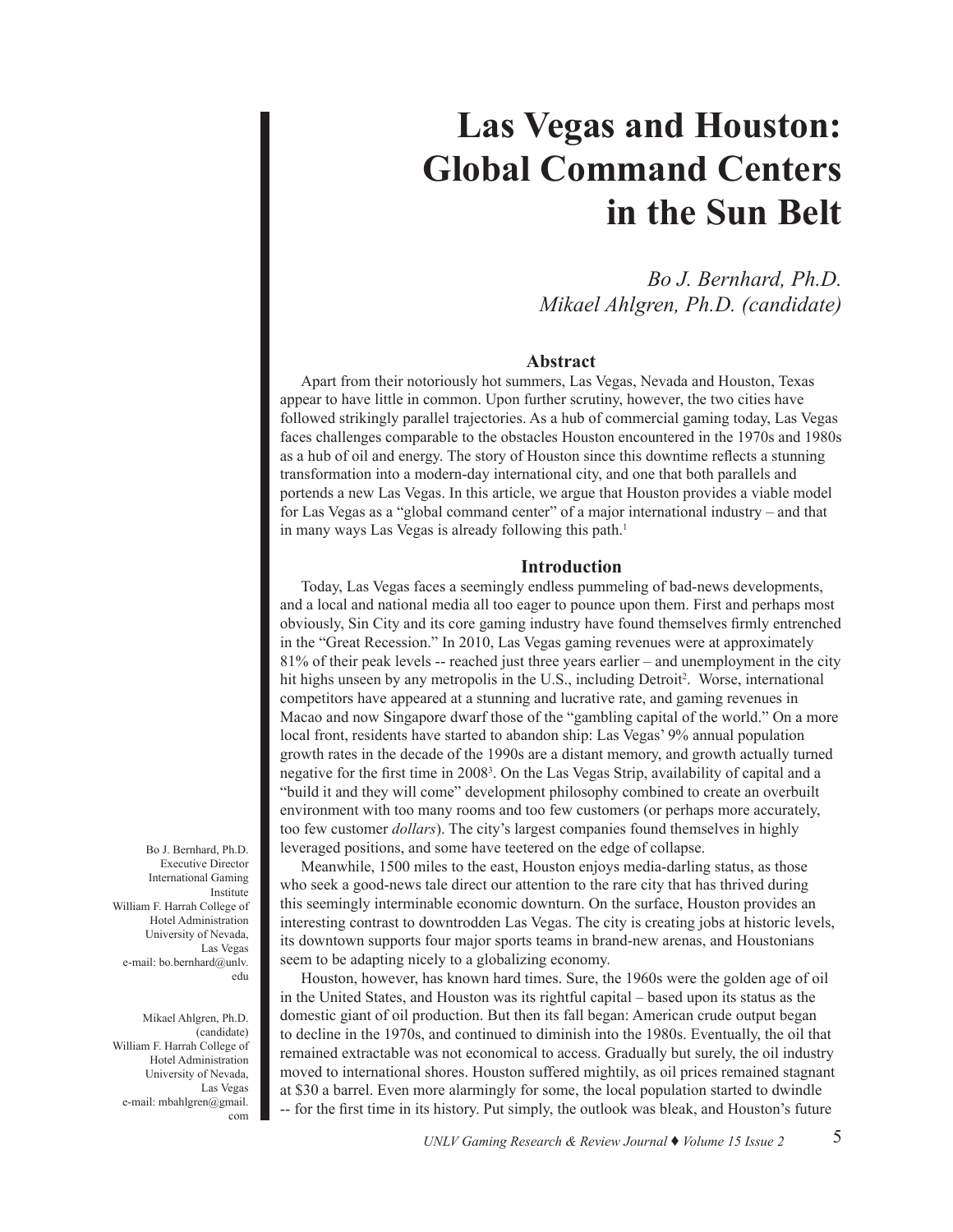seemed doomed to a path similar to Buffalo's or Cleveland's.

Then something fairly subtle but altogether remarkable took place: the city did not resign itself to a fate similar to its brother cities in the rust belt. Instead, Houston reinvented itself as the global command center for the international energy industry, and today it finds itself uniquely positioned to take advantage of a globalizing  $21^{st}$  century. How did Houston manage to change course, and during a period when it seemed that the entire town might fold 'em? Can Las Vegas follow this transformative path – indeed, *is*  Las Vegas quietly following this very same path? The answers to these questions reveal much about the most macro kinds of rehabilitation and reinvention – two concepts with which Las Vegans are intimately familiar.

# **Las Vegas, Part One: The Production and Deconstruction of an All-American City**

The City of Sin is barely a hundred years old – at least officially. May 15th, 1905 is widely considered the birth date of what we now know as Las Vegas, but this birthday does not reflect the opening of the town's first casino resort, or even a single card room. Instead, on this date a unique partnership (consisting of William A. Clark, a U.S. Senator from Montana, and the Union Pacific Railroad) jointly auctioned off sites of land with the

*We argue that Houston provides a viable model for Las Vegas as a "global command center" of a major international industry – and that in many ways Las Vegas is already following this path.* 

vision of creating a bustling railroad town. Early on, the city enjoyed distinct geographic advantages: it was situated at a convenient spot between Salt Lake City and Los Angeles, and it boasted the lone substantial water source on that section of the railroad's route. Despite these advantages, growth was far from explosive initially, as the population remained under 1,000 for the next five years. In fact, for the first half of the  $20<sup>th</sup>$  century, Las Vegas' ambitions were buried by a neighbor to the north, as Reno served as the state's hub of economic activity<sup>4</sup>.

The city's first "funding fathers" did not hail from Midwestern mafia organizations with intimate knowledge about casino management. Instead, financial support arrived in the form of the U.S. federal government. The government's role in the growth of early Las Vegas was crucial, boosted by federal construction projects in the 1930s to build Hoover Dam (and later by federal military projects). As one of the technological marvels of the world, the dam itself served as a major tourism draw that soon attracted over a quarter million visitors – 75 percent of whom paid a visit to nearby Las Vegas. The dam also offered a new source of inexpensive electricity and water, which made the area attractive as a site for new citizens and industries<sup>56</sup>.

Then came Las Vegas' "Eureka" moment. The Nevada state legislature legalized gambling in 1931, allowing cities to issue gaming licenses and to collect taxes on gambling revenues. Later during the decade, the U.S. Government came through for the town once again, funding a New Deal project to pave and widen the Los Angeles Highway. This project brought the two brightly-lit cities closer in literal and figurative senses, as Bugsy Siegel and many others would famously seek to link "big entertainment" and "big gaming."7

In addition, the highway provided Las Vegas with a critical customer base for its emerging hospitality industry, and a 1940s gaming boom was largely fueled by gamblers careening down the I-15 corridor from California. These tourists came to experience Las Vegas' new "invention:" the casino resort.<sup>8</sup> The El Rancho opened its doors in April of 1941, and was soon followed by other resort properties like the Last Frontier. In December of 1946, the infamous Benjamin "Bugsy" Siegel opened the Flamingo in an effort to outdo the Beverly Hills Hotel -- and to attract the attention of Hollywood's elite, whom he hoped to attract as customers and performers. Soon, the likes of Ronald Reagan, Frank Sinatra, and Elvis Presley called Las Vegas showrooms home, adding new amenities to a town that used to be solely about gambling. In a span of a few years, Las Vegas had invented the modern casino resort, become a true tourist destination city in a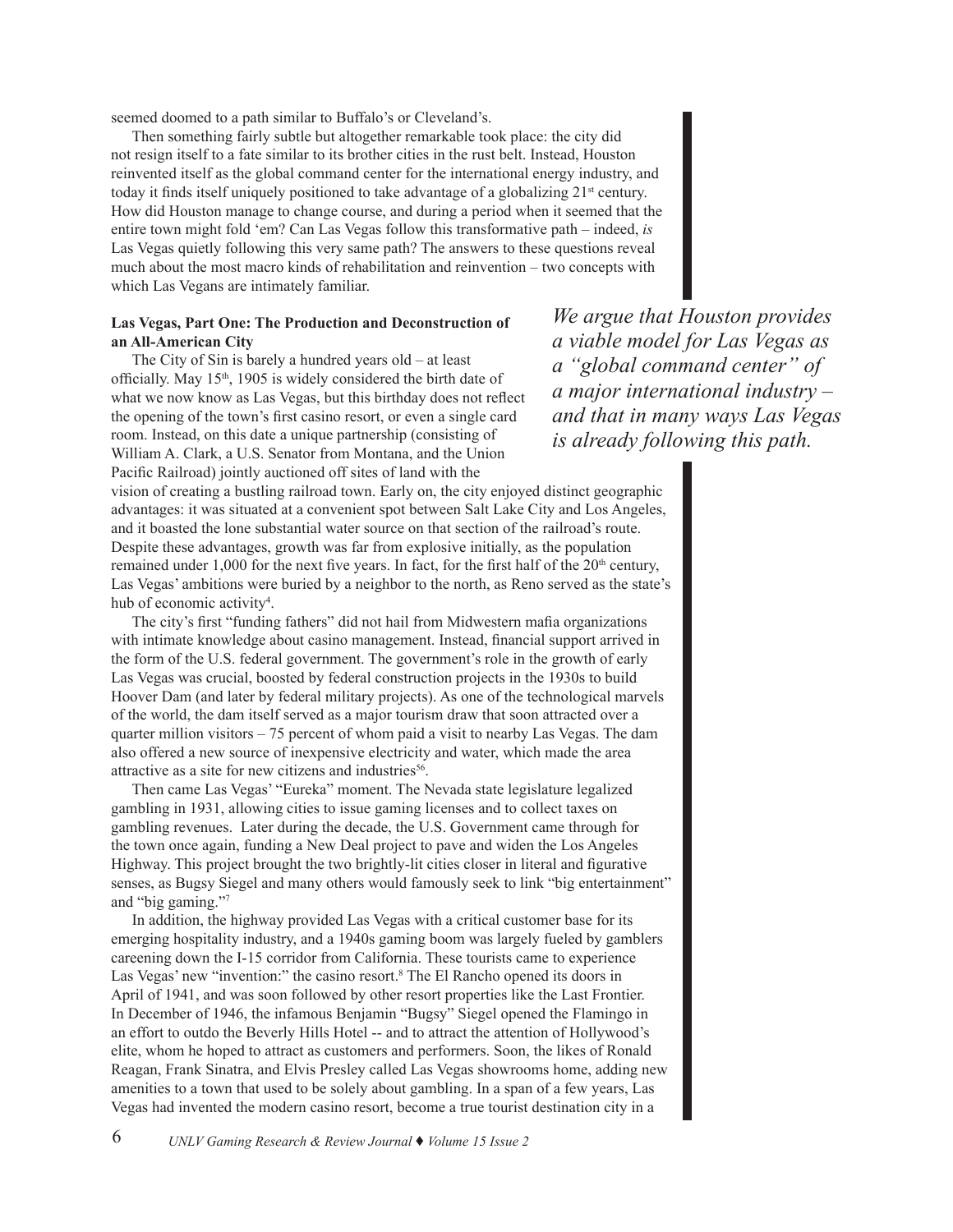*Las Vegas and Houston: Global Command Centers in the Sun Belt* dried-up patch of the Sun Belt, and surpassed Reno to become the gambling capital of the known universe.<sup>9</sup>

Soon, however, a series of challengers emerged to try to chisel away at Las Vegas' dominant market position. The first major competition came from New Jersey, when Atlantic City legalized the east coast's first casinos in  $1976^{10}$ . Despite the cries of many who predicted Sin City's demise (why would gamblers from the east, after all, travel to Las Vegas anymore?) the ultimate impact on Nevada gaming was negligible<sup>11</sup>. In fact, Atlantic City likely exposed many more people to the notion that gambling was socially acceptable entertainment. And any time a business can broaden one's market, this is, in strictly business terms, a good day.

The city should have learned its lesson, perhaps, but when the United States Supreme Court issued its landmark *California v. Cabazon Band of Mission Indians* decision in 198712, the cries came even louder, and the punditry once more predicted doom. After all, these critics again reasoned, why would gamblers come to Las Vegas when they now had a viable tribal gambling option nearby? Granted, we now have the benefit of hindsight, but if we track the trajectories of growth in tribal gaming, and then project them onto the revenues generated by Las Vegas during this same period, the two tales grew side by side, and not in small amounts. For the second time in its history, gaming's growth was good for Las Vegas, as the gaming product "mainstreamed," hence broadening its marketplace

*On the surface, Houston provides an interesting contrast to downtrodden Las Vegas.*

even further. As business research has consistently suggested, the simplest, best way to increase a product's popularity is to increase distribution outlets<sup>13</sup> – and now gaming had outlets all over the nation.

Today, the city of Las Vegas faces what we might call its third major "competitor crisis." This latest one is familiar to observers of the U.S. economy, as it can be traced directly to the feet of a new

China. As in the past, new casino operators provide a viable and even attractive gambling alternative to the city that invented the Big Gambling Box. This time, the competition is serious: Macao is on a pace to triple the revenues of the Las Vegas Strip this year, and Singapore's two (two!) casinos will beat it as well. To state the obvious, the competitive environment has changed profoundly for the Las Vegas-based casino industry. Las Vegas, it would seem, has finally been toppled by two competitor jurisdictions – and given China's explosive growth, neither promise to fatigue anytime soon.

# **Houston's Tale of Two Cities, Part One: Production Capital**

In 1836, brothers Augustus Chapman Allen and John Kirby Allen placed an

*Houston reinvented itself as the global command center for the international energy industry, and today it finds itself uniquely positioned to take advantage of a globalizing 21st century.*

advertisement in the Telegraph and Texas Register for lots at a townsite that they promised would evolve into an "interior commercial emporium of Texas." They reasoned that the nearby Buffalo Bayou would allow vessels from New York and elsewhere to access the new town, and that it enjoyed geographic benefits (namely, a safe harbor from hurricanes) that neighboring Galveston did not. Disappointingly, early visitors discovered a bayou that was shallow and overrun with vegetation. In fact, much as early Las Vegas lost out to early Reno, Galveston was the clear early winner in this region, and it was Galveston's port that served as the direct

connection between Texas and New York, New Orleans and Europe<sup>14</sup>.

Attempts to improve navigation in the Buffalo Bayou began in the latter portion of the 1800s, and ramped up after the end of the Civil War. First initiated by local businessmen, the task of constructing a major shipping channel was eventually taken over by a funding source quite familiar to Las Vegans: the United States Government. Thanks largely to this influx of capital, the Houston Ship Channel was completed in 1914, allowing Houston's deepwater port to evolve into what has on occasions been the United States' second  $largest<sup>15</sup>$ .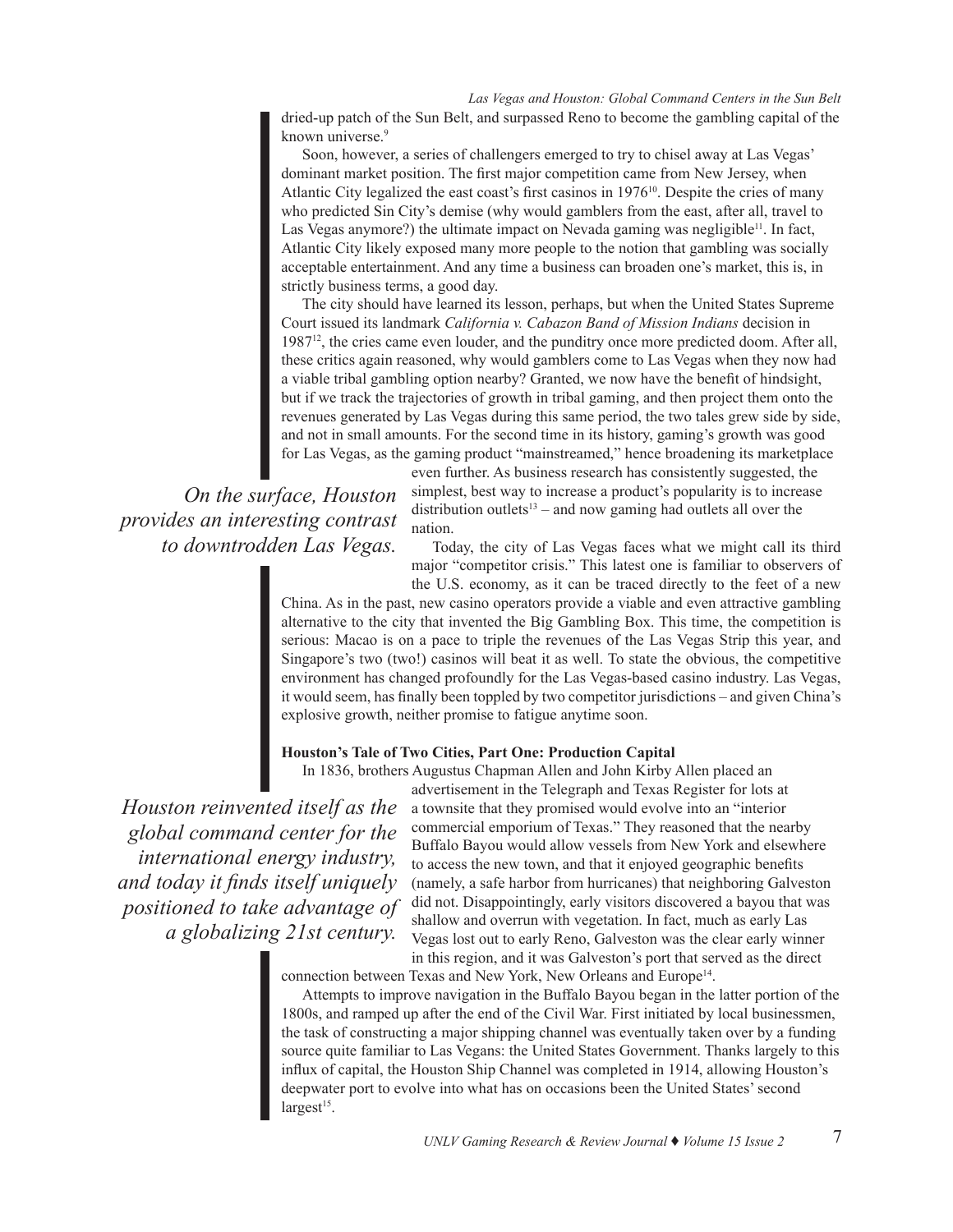Cue the Eureka moment. In 1901, the Spindletop oilfield was discovered, and oil companies sought locations for refineries. The Houston Ship Channel's distance from the gulf provided some protection from threatening storms, and soon its shores were lined with brilliant refineries. By 1929, forty oil companies maintained offices in the city of Houston. Some of these entities evolved into the major corporations that have become recognized the world over: Exxon, Texaco, and Gulf Oil Corporation among them16.

The Second World War created demand for new products such as synthetic rubber, gasoline, and explosive materials. Houston's nearby coastline, with its deposits of sulfur, salt, and natural gas, delivered the elements for the petrochemicals required to satisfy these war effort needs. In this period, companies such as Dow, Monsanto, Du Pont, and Goodyear emerged to establish Houston as one of the two most significant petrochemical hubs in the United States. By the 1970s, Houston was widely regarded as a world energy capital -- but the nature of the business was quite different from what it is today. It stood as the center of production, but production was shifting. As the domestic flow of crude oil began to slow and in conjunction with the general economic pressures of the 1970s, Houston experienced crushing economic times<sup>17</sup>.

## **Houston's Tale of Two Cities, Part Two: Intellectual Capital and a Global Command Center18**

During these not-so-boom times, Houston's domestic oil reserves and revenues were not sufficient enough to survive. Critics feared that the city was tapped out – literally and figuratively – and that it faced a future that looked similar to so many other cities that had thrived in an industrial age, but then died when post-industrial forces took over. At this stage, however,

Houston's companies made a series of smart (and what we would now call "sustainable") moves. Crucially, they began to search internationally for new business opportunities. During a time when oil averaged \$30 a barrel for 15 years, Houston got more efficient, survived, and then found itself well positioned to grow once again when the market turned.

Today, Houston is back and healthier than ever. At its peak, Houston was creating 60,000-65,000 jobs per year – a rate that was surpassed this past year when it welcomed 67,000 new jobs to the area. As Patrick Jankowski, Vice President for Research at the Greater Houston Partnership, put it in an interview: "I always tell people don't write off Detroit just yet – they're not out of the game at all, they're stagnating at 12-13 million autos, but they can get more efficient during this lull and might be poised to rise again."

But how did Houston "rise again" when its main product, oil, made a major move overseas? To invoke an academic (but practical) phrase, this happened largely because of *intellectual capital*. The big energy companies understood that the knowledge on the all-important question of how to *find* energy was concentrated in one place on the planet: Houston. For years (up through the 1980s), the "hit rate" for oil was actually quite low: perhaps 10% of prospecting projects actually struck oil. Today, prospecting is a science – amazingly, 1 out of 2 explorations are successful (often the rate is higher). Here, knowledge, research, and science-based knowledge have transformed this industry.

Similarly, the engineering knowledge was in Houston, and the manufacturing and operational knowledge was located there too. These knowledge communities yielded important innovations, such as blowout preventers that ensured that the industry could operate more safely and efficiently. In an era when Houston's industry simply *had* to operate more cost effectively, they found ways to do just that – and these developments led to economic jackpots down the road. Finally, Houston has always had a stronghold on vital financial knowledge – Houstonians knew how much capital to deploy on a project, for instance, so that massive expenditures did not become massive sinkholes for

*These tourists came to experience Las Vegas' new "invention:" the casino resort.*

*Today, the city of Las Vegas faces what we might call its third major "competitor crisis."*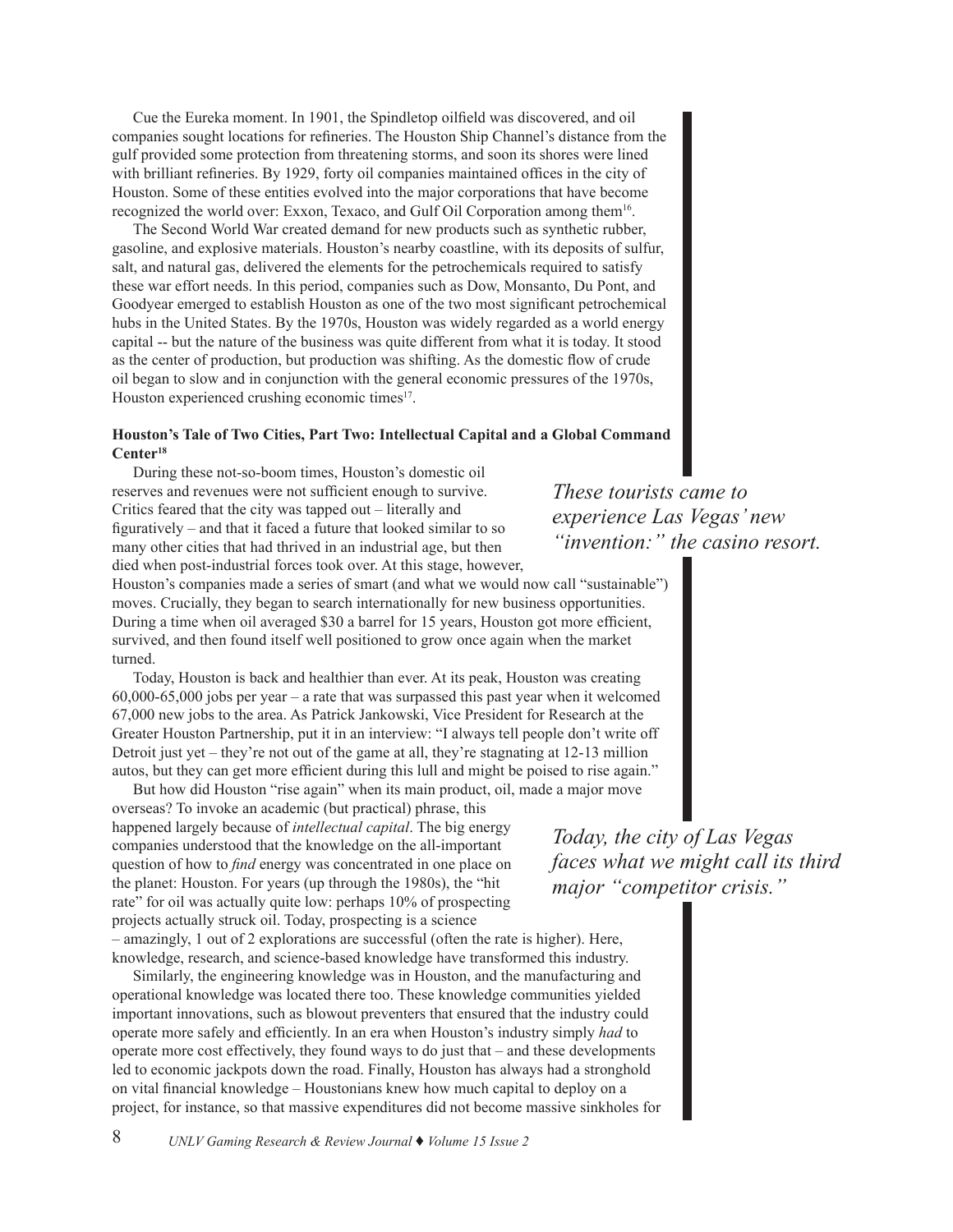investors' funds.

And on, and on, and on. In sum, the city's intellectual capital made it a fierce global competitor, and the globe responded by coming to Houston for this knowledge. Best of all, this knowledge-driven transformation was not only enjoyed by "elites." In the 1980s, Houston was a blue-collar town with a blue-collar industry, but today it looks

*By the 1970s, Houston was widely regarded as a world energy capital -- but the nature of the business was quite different from what it is today. It stood as the center of production, but production was shifting.* 

very different. There are no longer 4500 oil rigs in North America, as the industry pushed the grunt work to international sites – but the intellectual capital has remained in the US, and especially in Houston. These differences can be observed in the types of business decisions that are commonly made in the city. Whereas decisionmakers in Houston used to agonize over whether they should deploy 5 or 10 drill bits, today, the decisions made in Houston reflect its position as a international hub of financial intellectual capital. Decisions such as whether to allocate enormous amounts capital off the coast of Brazil or in the North Sea are more typical, and the transition within the town from a "blue-collar" industry to a highly educated workforce has mirrored this change.

Moreover, these intellectual capital benefits extended well beyond the city's oil industry: much of the *world's* engineering work is now done in Houston, because this knowledge community has faced complex engineering challenges and solved them. In a strikingly full-circle development, even alternative energy firms (touting the likes of wind and solar power) come to Houston nowadays because they know that the city is home to this cadre of world-class engineers.

The internationalization process also has led to a "rotation of talent" worldwide, whereby an oil executive anywhere in the world knows that he/she will have to spend his/her three years in Houston at some point. As a result, there is a tremendous flow of talent in and out of Houston today. This benefits Houston because the inflow and outflow of expat and domestic talent serves to provide the Houston oil hub with "bigger picture" perspectives on the international oil industry – and indeed, on the community as a whole. This ex-pat population has had an enormous sociological influence on the community of Houston, as it drives quality of life issues, improves the diversity of arts offerings, and supports a vibrant educational infrastructure. Those who have lived in Houston a long time can attest that the city has become a much more cosmopolitan town of late, and that this is attributable to its internationalization – which is in turn due to its key industry's intellectual capital.

Hence, Houston's successful transformation is likely traceable to several factors, but one primary reason Houston has thrived appears to be related to the concept of "intellectual capital," or the knowledge that converts raw materials and thereby adds value<sup>19</sup>. When asked to reflect on Houston's strengths, John Hofmeister, the former CEO of Shell Oil, put it this way: "Here's what makes Houston unique. It is the intellectual capital that exists here across the entire range of energy producers"20. Put simply, Houston got smart, got global, and in the process got itself well-positioned to thrive in the 21<sup>st</sup> century.

#### **Las Vegas, The Sequel: Global Command Center?**

If we listen to the media, it would seem Las Vegas' back has been put to the canvas at last – first by Macao, and then, in the most recent knockdown blow, by young upstart Singapore. The latter seems particularly stunning to those who contemplate gambling's increasing social acceptance; now a locale where one is unable to legally purchase gum allows millions to purchase gambling, and at rates that exceed those found in a sinful city that allows practically *anything*. The local, national, and international media have had the metaphorical field day with these developments. From the *Las Vegas Sun's* Jon Ralston's teasing tweets that the gaming capital has "moved east," to the national media reveling (once again) in Las Vegas' demise, many seem to believe that the giant has been toppled.21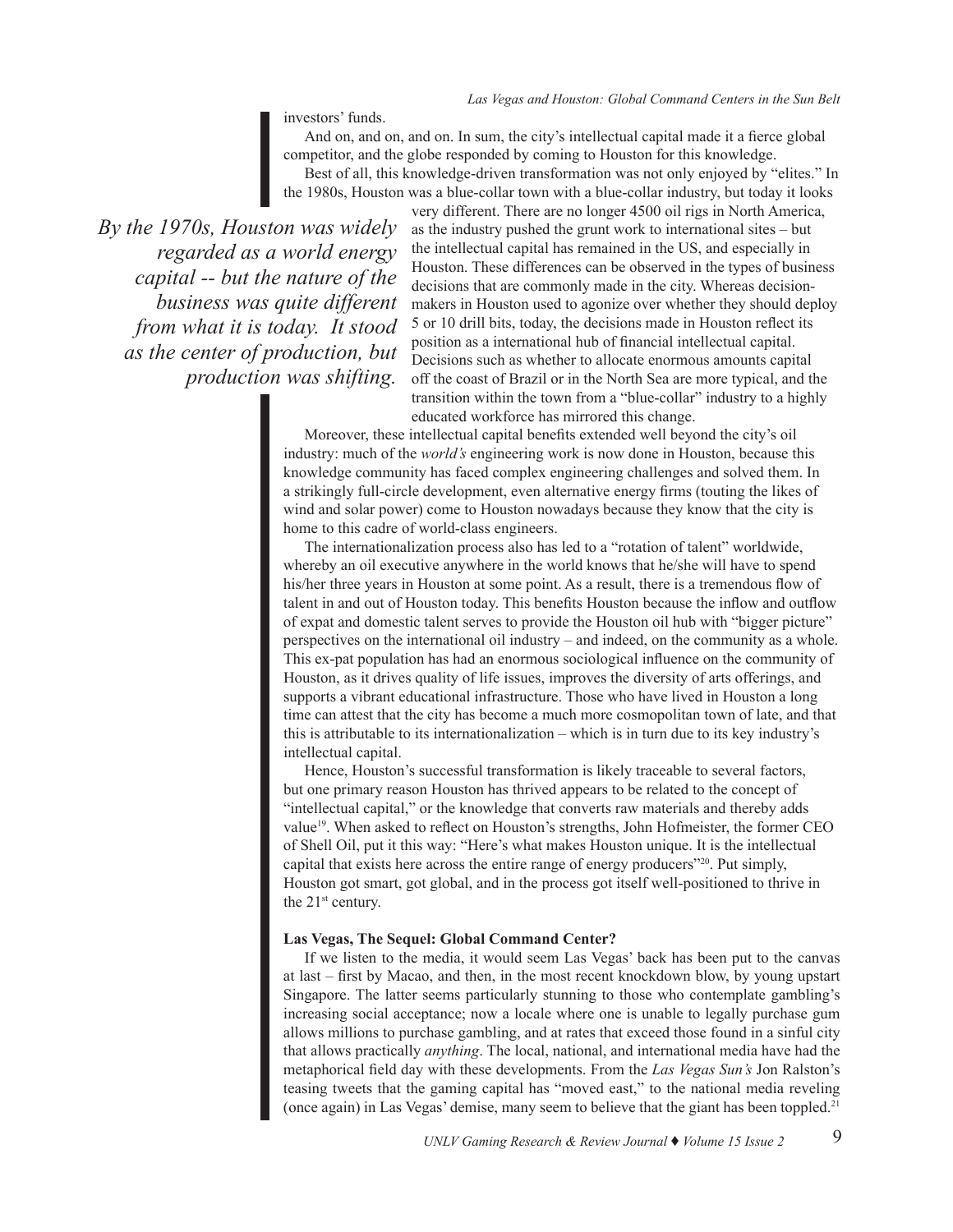The drama behind this toppling – and the compelling narrative of a fallen Goliath – hides a different reality, however, and one that is both more and less sexy than the "build 'em up and take 'em down" tale often told in the popular press. It turns out that Las Vegas remains a powerful Goliath, but one that operates less from the glittery floors of its casinos, and more from the staid corporate hallways of its international business headquarters.

Let us first focus on Macao. It is easy to forget that until very recently, local interests owned precisely 100% of the Macao market, holding a monopoly on China's primary gaming playground. Today, however, Las Vegas has invaded: 40% of Macao's casino revenues are now generated by Las Vegas-based companies (see Figure 1). Specifically,

Las Vegas Sands (a company which revolutionized the Macao casino business, and then Las Vegas-ized its casino resort business) enjoys a rough market share of 15%, Wynn (a company which revolutionized the Las Vegas casino business) now has 13% of the Macao market, and MGM (whose founders have built the world's largest hotel-casinos no less than four times, with the International, the first MGM Grand, the second MGM Grand, and now CityCenter all going up within a few miles of each other in Las Vegas) finds itself with an 11% market share that has been growing of late. Much as the oil world knew that relevant oil knowledge was housed in Houston, the international gaming industry has recognized Las

*During a time when oil averaged \$30 a barrel for 15 years, Houston got more efficient, survived, and then found itself well positioned to grow once again when the market turned.*

Vegas' casino resort model as the best way forward – and indeed, it has often recognized Las Vegas companies (and executives) as the most qualified captains of industry in this new era. In the same way that Houston's big companies started to play a vital role in the international oil scene when its domestic business was threatened, so too have Las Vegas' pioneering companies marched aggressively onto international shores of late.

| Company                      | Market Share |
|------------------------------|--------------|
| SJM (International)          | 31%          |
| Las Vegas Sands (Las Vegas)  | 16%          |
| Galaxy (International)       | 14%          |
| Wynn (Las Vegas)             | 14%          |
| MPEL (International)         | 13%          |
| MGM (Las Vegas)              | 10%          |
| Totals                       | 100%         |
| <b>Total Las Vegas Share</b> | 40%          |

# **Figure 1. Macao Market Share, 2011 (rolling average through Q3)** Figure 1. Macao Market Share, 2011 (rolling average through Q3)

*Source: UNLV International Gaming Institute research estimates*

There are certainly caveats to these data, as Galaxy's summer, 2011 creation on the Cotai Strip is achieving numbers that are remarkable even by Macao standards – but then again, this might hold true only until Wynn and LVS build their next Cotai Strip destinations. However, the broader trend is clear, and it involves a transformation of companies whose headquarters are located in Las Vegas into globally dominant forces.

Meanwhile, if we look beyond the casino data, the picture actually gets rosier for Las Vegas companies in Macao. By most accounts, much of the revenue generated in the Stanley Ho empire ends up back in mainland China, through revenue share agreements with a variety of junket operators and other entities. For their part, the Las Vegas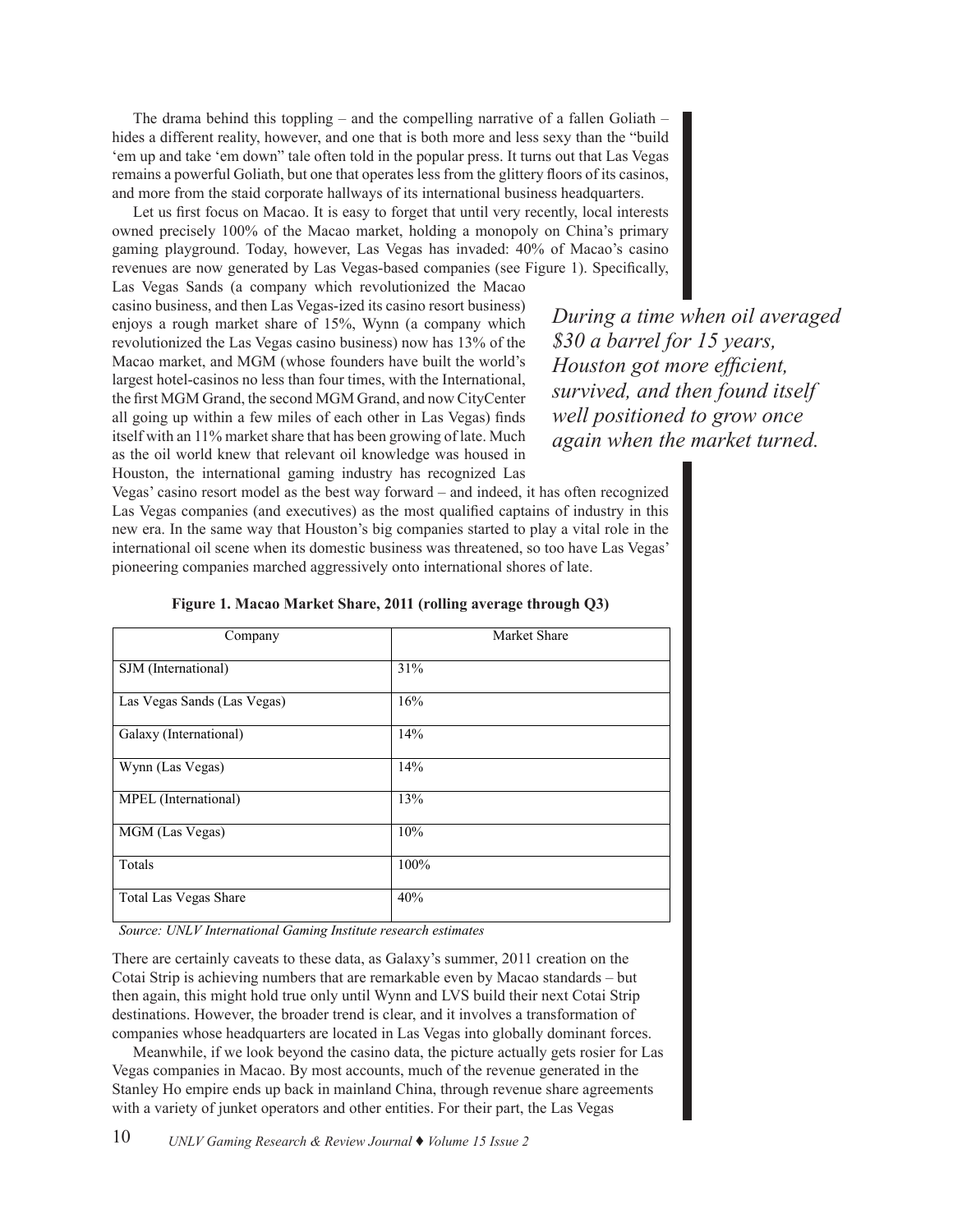#### *Las Vegas and Houston: Global Command Centers in the Sun Belt*

operators – savvy international navigators, they – have figured out a way to keep more of their own revenues in their own pockets. And when we look to the future, some of these portraits get even more encouraging: the next generation of casino developments in Macao will look less like Stanley Ho's traditional properties and more like those on the Las Vegas Strip. The now-ubiquitous "integrated resort" model (so euphemized because of the Singapore government's discomfort with the word "casino") is the clear choice for the Cotai Strip, where the next ten years' worth of development will take place. Of course, it remains to be seen if Las Vegas companies will dominate this period, but the model itself was created in the intellectual hub that is Las Vegas. And to invoke the unfortunate phrase, what was created here has not stayed here – but this seems to be good news, as it has been exported to the rest of the world from a command center that is still located in the city.

Strikingly, when we turn our attention away from Macao to the global gaming world's newest darling, Singapore, the city-state yields almost identical market share figures. In a jurisdiction where there are only two players (one Las Vegas-based, one Malaysia-based in Genting), Las Vegas Sands generates roughly 40% of Singapore's casino revenues. Of course, it is worth mentioning that in all of the areas that the Singapore government publicly prefers to talk about (namely, those outside of the casino), Las Vegas Sands is leading the way: they have superior tourist amenities, world-class entertainment and F&B offerings,

*But how did Houston "rise again" when its main product, oil, made a major move overseas? To invoke an academic (but practical) phrase, this happened largely because of intellectual capital* a MICE (meetings, incentives, conventions, and exhibitions) facility that is the envy of the region, and best of all from Singapore's perspective: an iconic architectural design that has transformed sleepy Singapore's image into one of innovation and excitement.

The dominance continues when we look to the Las Vegas-based manufacturing industry. Virtually every major gaming manufacturing company in the world – from slot giants like IGT, Bally, WMS, and yes, even international companies like Konami and Aristocrat – chooses to have a global HQ in Las Vegas. Many, in fact, have actual manufacturing plants in the city (who says Las Vegas manufactures nothing outside of "experience"?) These businesses maintain a dominant share of the slot business in Macao (where their combined

market share is well over 90%, with Aristocrat leading the way at almost 60%, and then IGT, WMS, and Bally coming in at around 11%, 10%, and 9% respectively). In Singapore these companies also have a combined market share of over 90% (highlighted by market leader Aristocrat holding on to 39%, IGT coming in second at 20%, followed Bally at 16% and WMS at 12%).<sup>22</sup> Furthermore, Las Vegas-based table games giant Shuffle Master is arguably as dominant any company in the global gaming industry, and table games, you may have heard, play a fairly important role in the new gambling playgrounds found in the Far East.

In sum, the portraits emerging from Singapore and Macao provide evidence for optimism about Las Vegas' status as a global command center -- one that oversees a diverse set of international entertainment projects centered around the "casino in the middle." As it stands today, Las Vegas produces much of the world's gaming economy, and much of that "production" comes from the intellectual capital located in corporate headquarters that are in turn located in Las Vegas. This is not the Las Vegas of old, where the world came to the city – but this is a historical moment when the city has come to the world.

# **Conclusions: Las Vegas as the Houston of the Gaming Industry**

For Las Vegas to continue its evolution into a global command center for the international gaming industry, the city's stakeholders would be wise to study the evolution of Houston, and to recognize that a laser focus on intellectual capital provided a means to this vital end in the city of oil. Producing intellectual capital is not easy, to be sure, and indeed, the fact that it cannot be learned or produced overnight provides a challenge for a city whose key industry focuses upon immediate gratification. But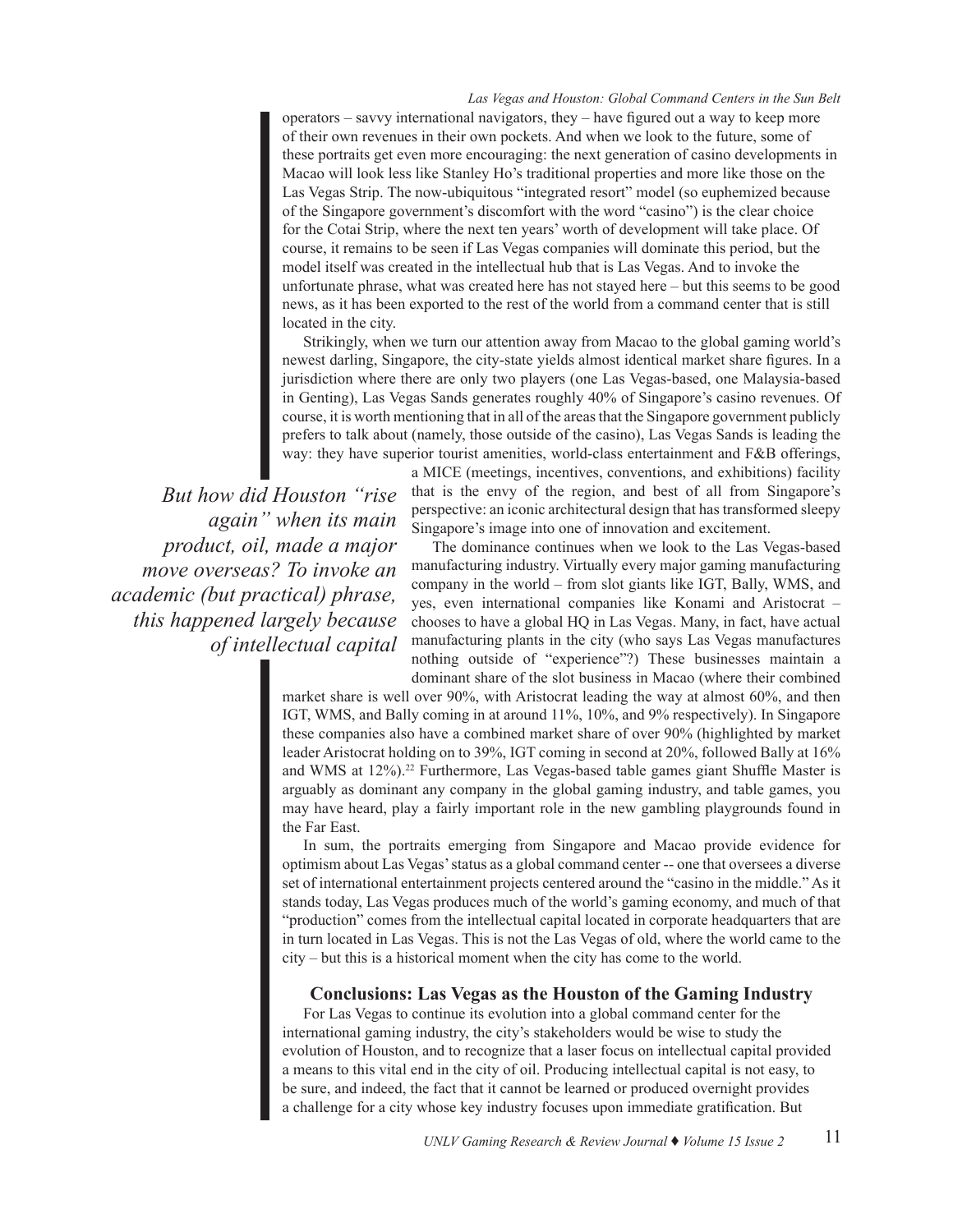based upon the historical and current-day investigations laid out in this article, we might provide a few suggestions to those who lead Las Vegas – and who indeed lead a capital of a now-international industry.

First, it sounds simple, but Las Vegas must do whatever it can to be perceived as an attractive location for talented individuals. Houston's community leaders are quick to draw attention to civic investments that improved the quality of life for its residents – especially for those residents that the city competes for when attempting to attract intellectual talent in a global marketplace. The energy industry in Houston has invested large sums of money in cultural projects, with the goal of making the city appealing to the talent the industry wishes to capture. For instance, Houston has a \$626 million art

community, with an internationally recognized symphony and bustling live theater community. Roger Plank, president of the energy company Apache, put it this way: "if we're going to have our headquarters here, we want to support organizations that make Houston a better place to live." Plant elaborated that he doubted that he could attract the caliber of engineers and executives required if his headquarters were located in industrial cities that have chosen *not* to invest in these kinds of post-industrial community upgrades $23$ .

*John Hofmeister, the former CEO of Shell Oil, put it this way: "Here's what makes Houston unique. It is the intellectual capital that exists here across the entire range of energy producers" .* 

In this sphere, there seem to be encouraging and surprising trends in a city, Las Vegas, which is not typically known for this sort of cultural amenity. For one thing, the city's leaders have combined forces to fund a world-class brain research center to focus intellectual energy on the last great mystery of human anatomy. Then, in a move that might appear to compete with the city's core entertainment product, a traditional performing arts center is shooting skyward in downtown Las Vegas, with leaders of the gaming and hospitality industries contributing an impressive and appropriate share of capital and energy. And another encouraging development is taking place even deeper downtown, where retailer Zappos.com (when it is not breaking its own online sales records) is in the process of moving its world headquarters to downtown Las Vegas' old City Hall building.

Zappos CEO Tony Hsieh sounds remarkably similar to Apache Energy's Roger Plank when he talks about his latest passion: revitalizing Las Vegas' cultural scene in the heart of the city. "To get the kinds of people and businesses here to make it happen, you're not going to do that with just the Strip," Hsieh says. "If that's all Vegas offers, they won't come here." Hsieh further echoes Plank's points on Houston's transformation into a desirable place to live when he says "I want to help create a place where I would want to hang out."24 Interestingly, Zappos first moved to the city because it provided a more affordable quality of life for its working-class call center employees – especially in contrast to San Francisco, the city that the company used to call home. At first, Las Vegas proved an attractive locale for the talented souls in Zappos' call center. Today, Zappos' investment in downtown (including a recent purchase of the city's First Friday arts festival) will benefit not only its vital call center workers (who constitute 800 of Zappos' 1200 local employees) – it will support amenities that can attract and keep executive leadership in the city as well.

Overall, however, it must be said that there is room for growth here, and that the Las Vegas commercial gaming industry would be wise to further recognize the importance of investing in the community. It is a stark illustration, but one worth noting here: a number of gaming industry leaders today still commute to and from Las Vegas during the work week. If Las Vegas desires to attract the level of talent that is required in a global command center of gaming, the industry must transform Las Vegas into a community that eliminates the motivation to leave town for the weekend.

A second clever strategy to infuse Las Vegas with (figurative) energy can also be found in Houston – and specifically, in that city's (literal) energy workforce. In the aforementioned "cycle of corporate life," young executive talent in the oil industry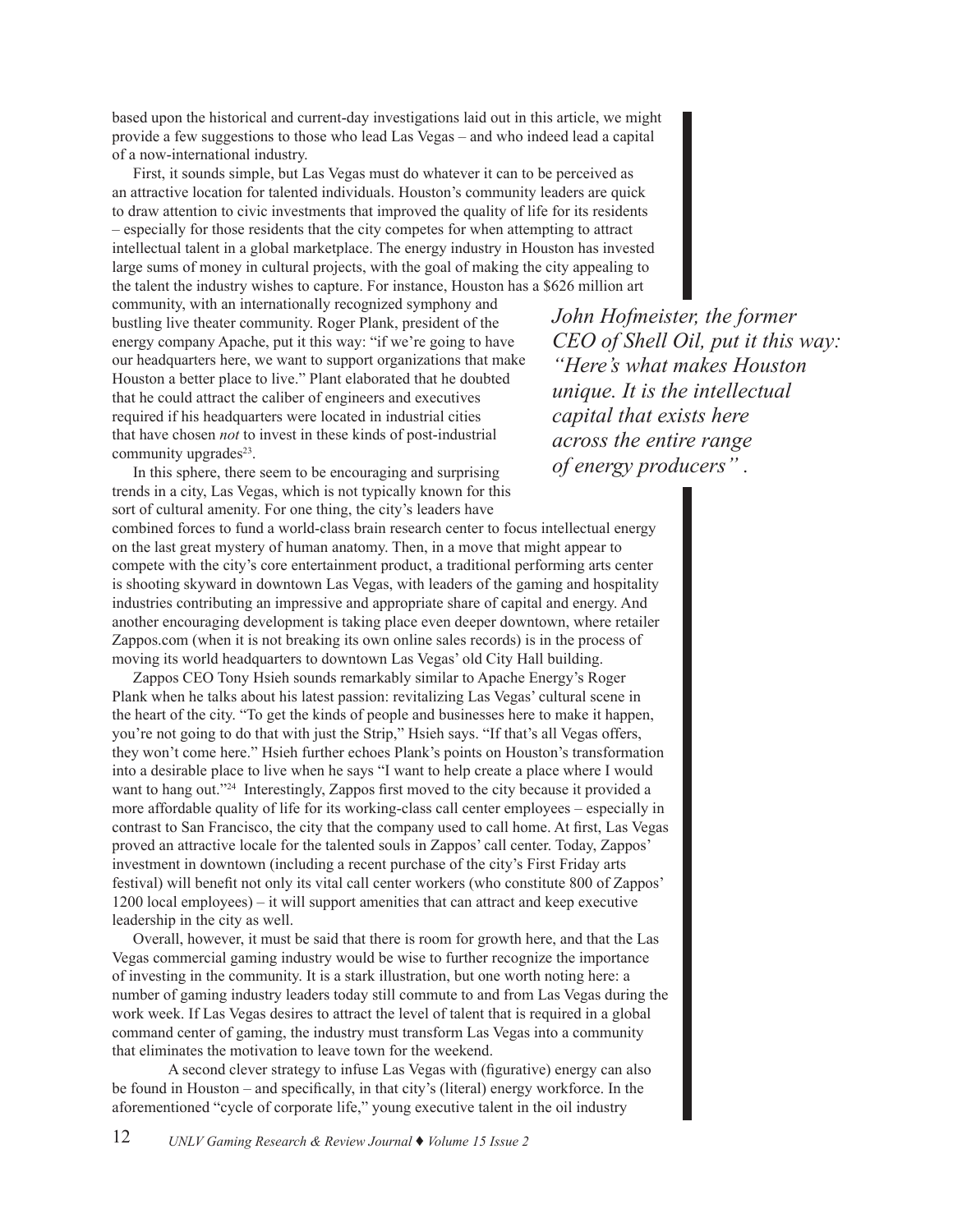*Las Vegas and Houston: Global Command Centers in the Sun Belt*

often spend an important portion of their early career in Houston, learning the business' best practices before they are cycled back out to international locales. Then, after a number of years, many of these individuals will rotate back through Houston, bringing more knowledge and experience that they have acquired in the (international) field. These intangible assets are then redistributed throughout the community, and the cycle continues, with bright minds "doing their time in Houston" as a necessary chapter in their development.

The Las Vegas gaming industry and its stakeholders are well positioned to nurture a similar system. Already, students from around the world come to Las Vegas seeking undergraduate and graduate educations focusing on gaming, and many of these students move from internships to jobs in the industry. Meanwhile, many younger employees in the gaming industry are now bragging of their time spent in Macao, learning about globalization in the world's most lucrative market and then bringing this knowledge back home to Las Vegas. To facilitate these kinds of cross-national cross-pollination processes, Las Vegas should pursue honorary consuls, which are relatively easy to set up and can foster a strong social and legal support system for ex-pats. Once more, the model here is in Houston, where consulate offices were originally established because of the oil industry, but ultimately benefitted other sectors as well. In Las Vegas, it might be possible to encourage honorary consuls to help with visas and other domestic challenges that

might emerge between countries that wish to share resources.

*It turns out that Las Vegas remains a powerful Goliath, but one that operates less from the glittery floors of its casinos, and more from the staid corporate hallways of its international business headquarters.* 

One final infrastructural factor merits a mention here: Houston's global status has been cemented via its world-class airport system, which has tremendous connectivity to both Latin America and Asia (the two major growth hubs in the  $21<sup>st</sup>$  century, we might note). From Houston's airports, not only are there direct flights to Latin America and Europe, but also to Abu Dhabi and Angola – for obvious business reasons. When making arguments to companies about corporate relocation, Houston can argue quite simply: no matter where you are based, no matter where you need to go, you can easily get back to the home office, wherever that may be. Similarly, Las Vegas boasts a climatologically advantageous setup

for flying (read: it has sunny weather), but its airport needs to boost connectivity to Asia immediately, and to Latin America soon (as several jurisdictions in Central and South America serve as prime next-generation candidates for global integrated casino resort expansion, and for online gaming expansion).

Speaking of online gambling, while Houston boasts one infrastructural advantage that Las Vegas does not (its status as a port city), in typical fashion Las Vegas has created a man-made infrastructural advantage that bodes particularly well for where the gaming industry is headed. Privately held Switch Communications operates a highly secure data center out of Las Vegas – one whose genealogy also can be traced to energy, and hence to Houston. When Enron sought to expand from energy trading to information and bandwidth trading, they began to build information storage facilities. These facilities ultimately crumbled alongside Enron's business empire – only to be snapped up by entrepreneurs who recognized Las Vegas' geographic advantages (no major natural disaster threats, for instance) and set up a massive HQ and warehouse just a few minutes from McCarran Airport. It is difficult to exaggerate the scope of this project: some observers have called it "the most advanced computing center in the world," as it hosts the world's largest companies (or more accurately, their data) in a facility that is "the internet superhighway wrapped up in one package."25 As mesmerizing as the Switch facility is on a general level, it has particular relevance for our specific purposes here, as it potentially provides a unique on-ramp to an internet gambling superhighway. If Las Vegas' gaming companies are able to leverage their political muscle in Washington D.C., and then leverage the infrastructural advantage that is the mega-computer in their backyard, the city just might catapult itself into a future when gambling is not only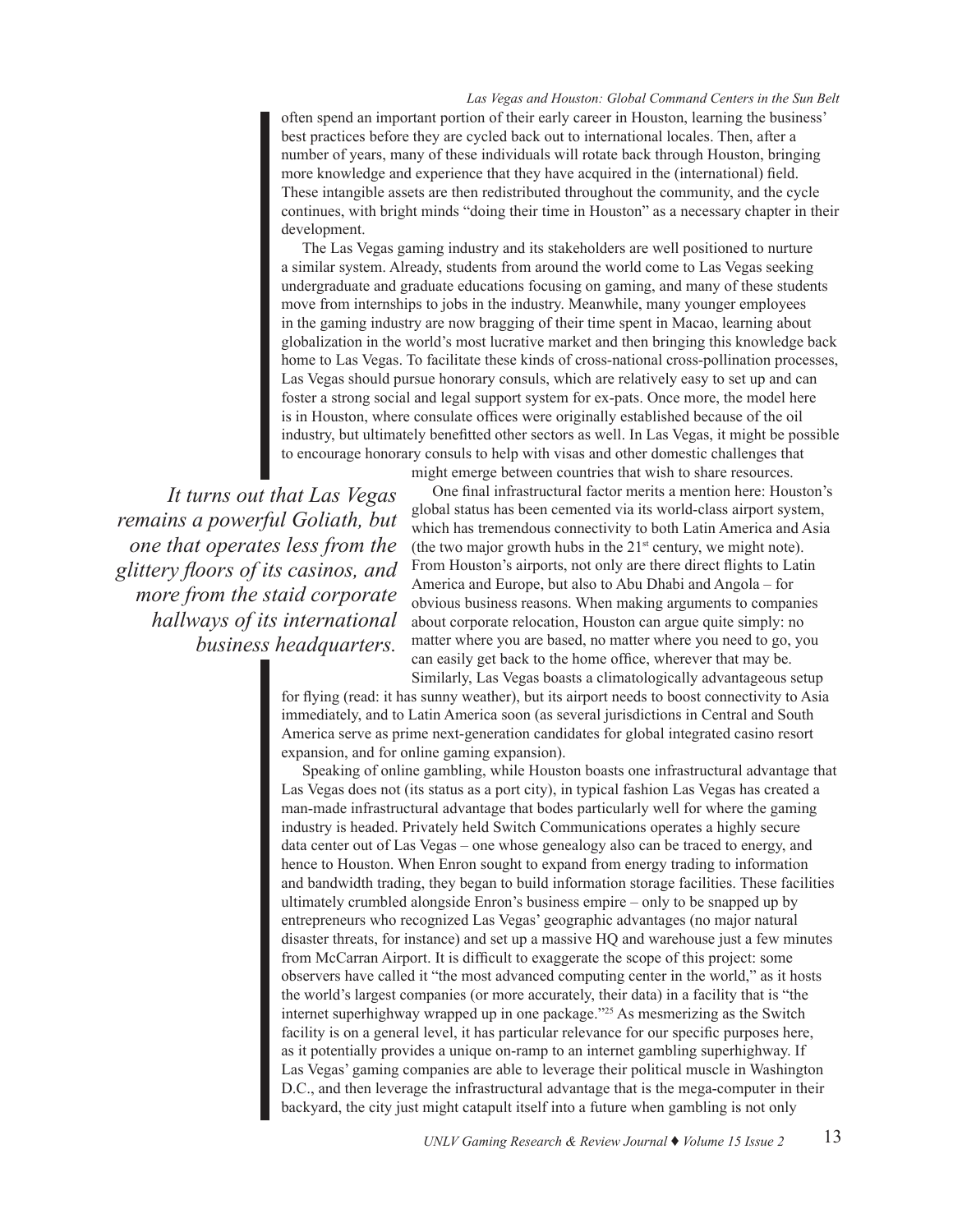consumed on-site in billion-dollar gambling cathedrals, but also on one's person in the form of the smart phone or laptop.

Our third and final suggestion will seem self-serving, but that makes it no less true. Las Vegas must take an active interest in educating and developing talent that can handle the complexity of the gaming/entertainment industry's future – a future that promises to expand both physically (into new casino jurisdictions) and virtually (through the expansion of online gambling). As we have seen in Houston's oil industry, the nature of executive decisions in the global gaming industry changes as the scope of the industry evolves: whereas before managerial gaming decisions focused largely upon casino floor configuration, today executives must focus upon more complex decisions such as the configuration and allocation of development capital (Taiwan or South Korea? Massachusetts or Florida?)

Humbly speaking, we might note that Las Vegas already boasts a world-class system at the top of the educational food chain: UNLV houses one of the top hospitality schools in the United States, and this program focuses heavily upon and gaming

education and research. Here, however, the potential could be realized in a much more impressive fashion, by further closing the gaps between the college and the gaming laboratories that exist only about a mile away. To understand this process through a different urban lens (indeed, one that humbles Las Vegas' educational credentials), we might turn to Boston, where an entertainment industry of a different stripe has enjoyed remarkable success over the past decade.

The Red Sox Collapse of 2011 notwithstanding, each of Beantown's major sports franchises has won championships recently, and this development has been traced right back to an "intellectual capital" approach to management made famous in the book (and now film) *Moneyball*. Today, Boston's local universities play a major role in development of "executive bench strength" for its sports franchises: Harvard has a popular sports statistics club, Tufts has taught courses in baseball decision analytics, and MIT's Sloan School of Business hosts the world's most prestigious sports analysis conference every year. The local teams eagerly play catch, in the Boswellian spirit, with

these sons and daughters of the educational enterprise: each of the major franchises in the region supports student internships and participates in academic panels hosted by these programs. Meanwhile, many students from these schools aspire to take their analytical minds to the Red Sox, Celtics, Bruins, or Patriots, and these teams' cycle of success begins to look quite self-sustaining.<sup>26</sup>

And so it could be for Las Vegas, if the city supports the talent necessary to drive innovation. Thinking of Las Vegas as a "Houston" or a "Boston" might seem almost comical at first blush, but these two cities certainly provide a relevant road map for the city's future, and the comparisons are not nearly as nonsensical as the city's critics might think.

- 1 This article owes much of its existence to three heroic research souls: Robert Lang, who came up with the original concept, Brendan Bussman, former Director of Government Relations at Las Vegas Sands, who buried himself in Singapore and Macao data, and Patrick Jankowski, Vice President for Research at the Greater Houston Partnership. The authors are particularly grateful for Mr. Jankowski's expert perspectives on Houston's evolution, and his historical voice is "heard" throughout these pages.
- 2 Nevada Gaming Commission and State Gaming Control Board. (2000-2011). *Gaming Revenue Report Index* (Index of PDF data files). Retrieved from http://gaming.nv.gov/gaming\_revenue\_rpt.htm
- 3 Las Vegas Convention and Visitors Authority (n.d.) *Population trends*. Retrieved from http://www.lvcva. com/getfile/241/Population%202010.pdf
- 4 Moehring, E. P. (1989). *Resort city in the sunbelt :Las Vegas, 1930-1970*. Reno: University of Nevada Press.
- 5 Moehring, E. P. (1989). *Resort city in the sunbelt :Las Vegas, 1930-1970*. Reno: University of Nevada Press.
- 6 Moehring, E. P., & Green, M. S. (2005). *Las Vegas :A centennial history*. Reno: University of Nevada Press.
- 7 Moehring, E. P. (1989). *Resort city in the sunbelt :Las vegas, 1930-1970*. Reno: University of Nevada Press.
- 8 For a thorough historical review of the modern casino resort, David Schwartz' research is particularly

*40% of Macao's casino revenues are now generated by Las Vegasbased companies* 

*Meanwhile, if we look beyond the casino data, the picture actually gets rosier for Las Vegas companies in Macao.*